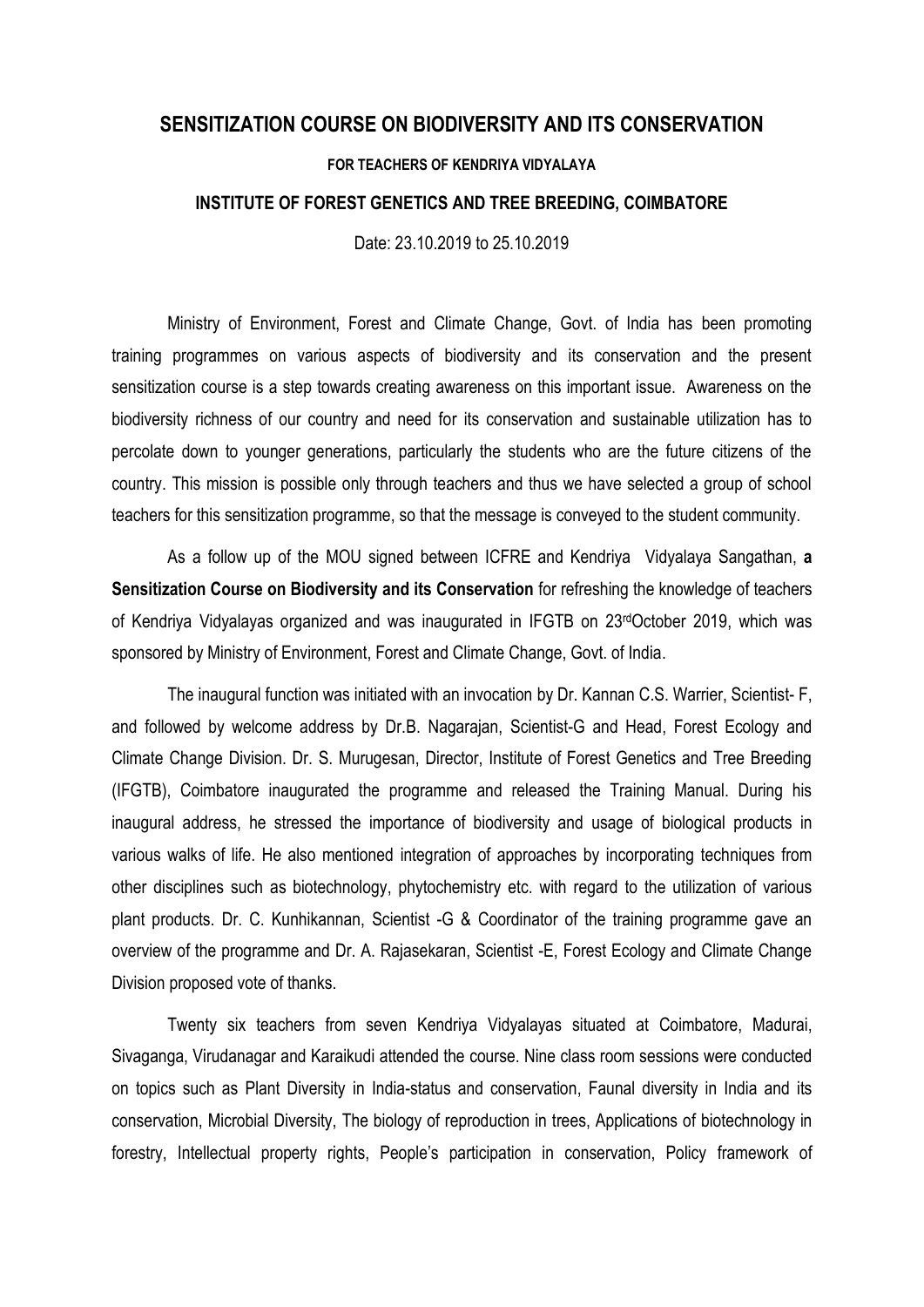biodiversity conservation, Bioprospecting of natural resources during this programme. Visit was arranged for the participants to the Gass Forest Museum of Institute of Forest Genetics and Tree Breeding, Coimbatore. The participants were also taken for field study tour to Silent Valley National Park, Palakkad District, Kerala State. Participants were made into three groups and a topic for discussion was given to each group. An interactive session was made and each group was asked to come up with a presentation of their group activities. All the groups discussed and presented their topic well.

The valedictory function was conducted on 25<sup>th</sup> October, 2019. Dr. B.Nagarajan, Scientist-G and Head, Forest Ecology and Climate Change Division welcomed the gathering. Dr. C. Kunhikannan, Scientist-G, Forest Ecology and Climate Change Division and Coordinator gave a brief report on the training programme. Dr. S. Murugesan, Director, Institute of Forest Genetics and Tree Breeding (IFGTB), Coimbatore gave Valedictory address and explained the ill effects of chemical pesticides and artificial coloring agents and requested to encourage the usage of biological products. He distributed the certificates to the participants. The director congratulated the training coordinator and his team for successful conduct of the training programme. Dr. C.Kunhikannan, proposed the vote of thanks. The training programme won high appreciation from all the participants, both in terms of technical content and arrangements made for reception, transportation, boarding and lodging and field visit. Some of the participants opined that the training made them more confident for handling their classes efficiently and ensured to inculcate the ethos of conservation in students. The participants suggested for conducting more such programmes in future so that their fellow teachers will also get benefitted.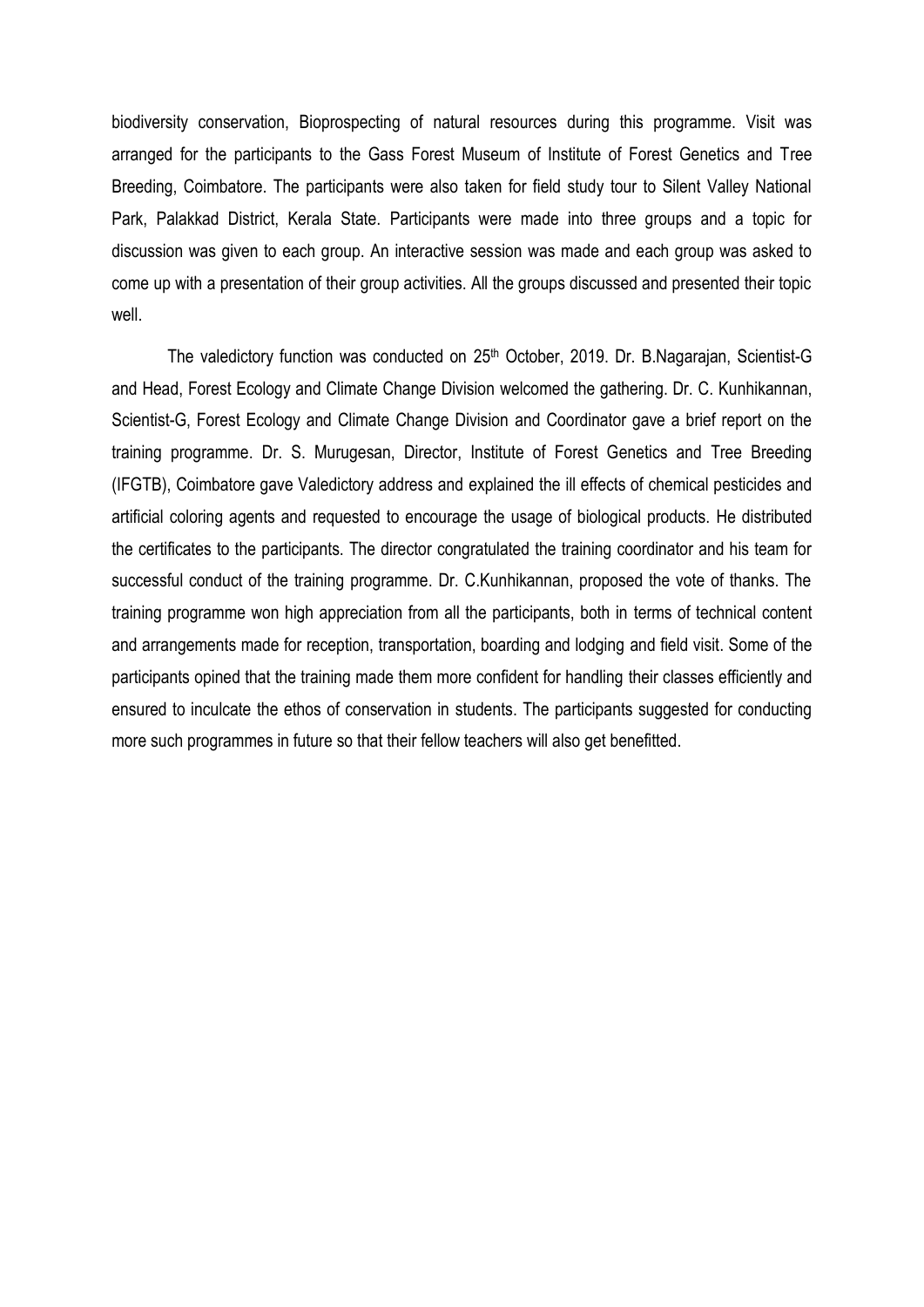

Inauguration of the programme by Director, IFGTB, Coimbatore



Inaugural speech by Director, IFGTB, Coimbatore





Introduction by Participants  $\begin{array}{|c|c|c|c|c|}\n\hline\n\end{array}$  Release of Training Manual





Group photo  $\Big|$  Class room session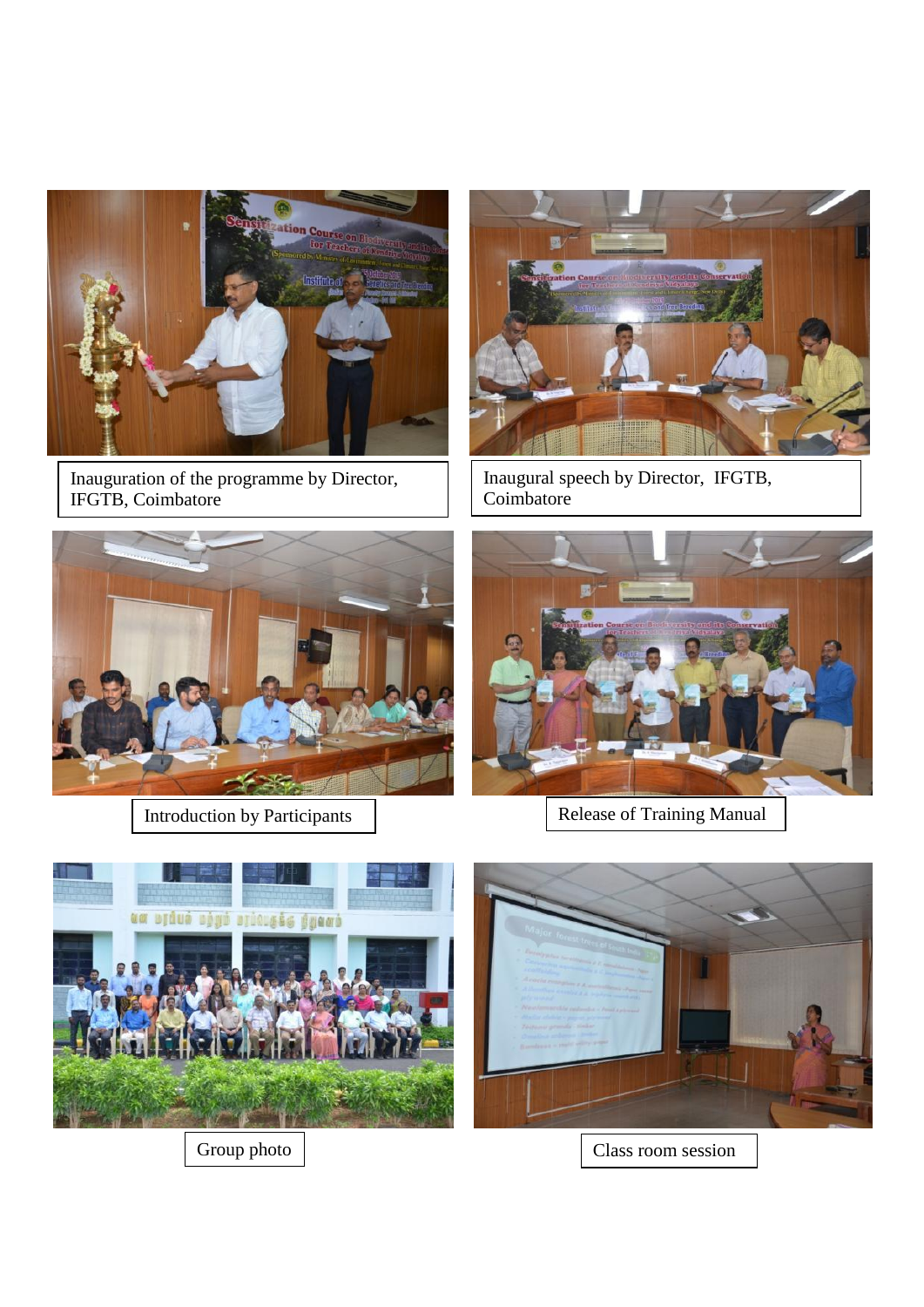



Class room session Field trip to Silent Valley



Field trip to Silent Valley  $\Big|$  Field trip to Silent Valley